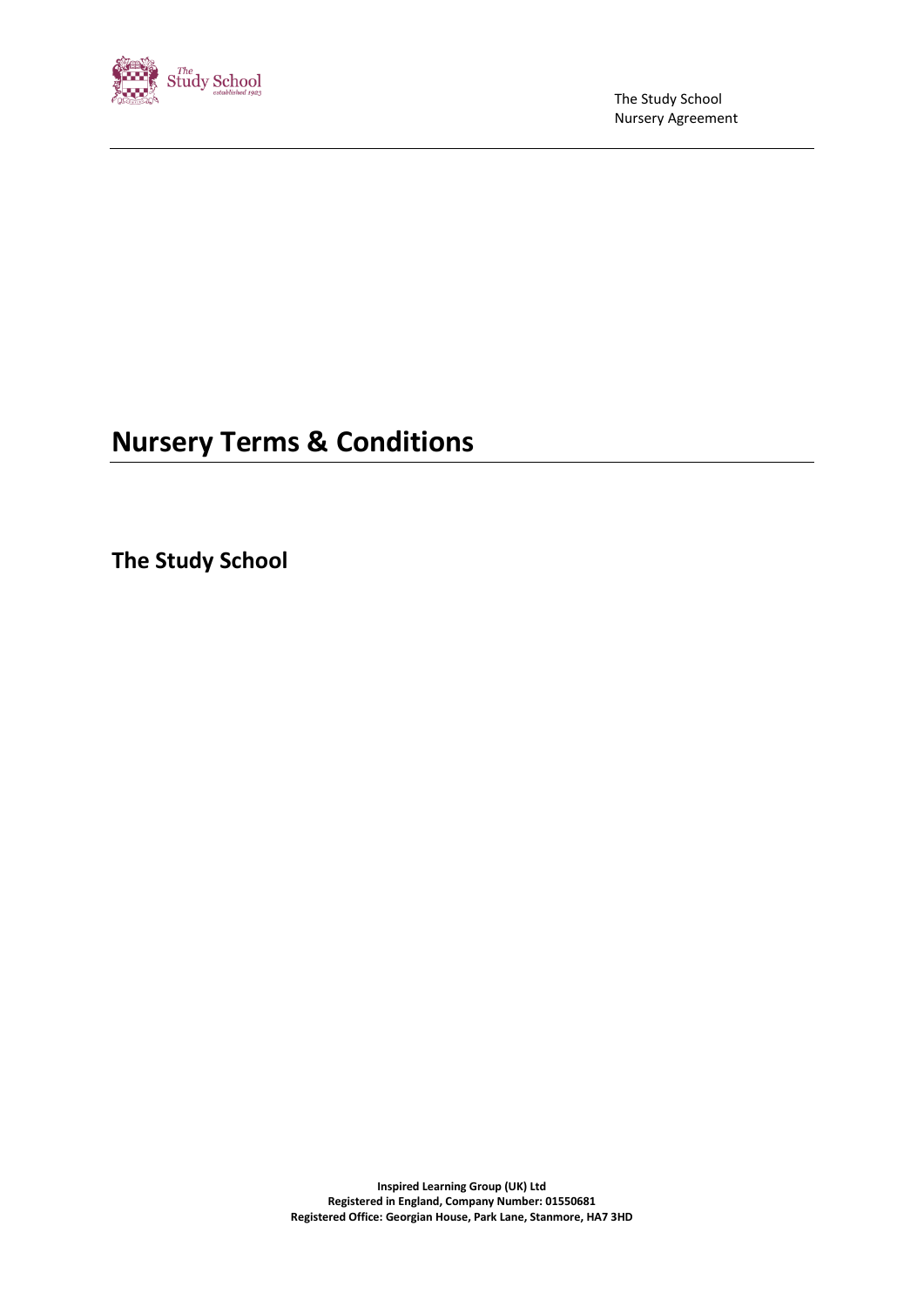

#### **The Study School Terms and conditions**

#### 1 **Terminology**

- 1.1 **The Nursery or We or Us**: means The Study School as now or in the future constituted (and any successor).
- 1.2 **The Nursery Manager**: is responsible for the day to day running of the Nursery and that expression includes those to whom any duties of the Nursery Manager have been delegated.
- 1.3 **Nursery Premises**: means the premises from which the Nursery operates.
- 1.4 **The Parents or You**: means any person who has signed the acceptance form. The Parents are legally responsible, jointly and severally, for complying with their obligations under these Terms and conditions.
- 1.5 **Parental Responsibility**: Those who have Parental Responsibility (i.e. legal responsibility for the Child) are entitled to receive relevant information concerning the Child whether or not they are a party to this contract unless a court order has been made to the contrary, or there are other reasons which justify withholding information to safeguard the best interests and welfare of the Child.
- 1.6 **The Child**: is the child named on the acceptance form.
- 1.7 **Calendar Month**: means the period between the first day and the last day inclusive of any calendar month.

#### 2 **The Nursery**

- 2.1 **Our aims**: The Nursery is a constantly developing community of children, staff and parents. We aim to provide a happy and secure environment in which each child can develop at his / her own pace. The Parents are expected to give their support and encouragement to the aims of the Nursery and to uphold and promote its good name and to ensure that the Child maintains appropriate standards of punctuality, behaviour, discipline and hygiene.
- 2.2 **The Child's health**: The Parents must inform the Nursery if the Child has any known medical condition or health problem or has been in contact with an infectious or contagious disease. The Child must not be brought to the Nursery if unwell.

#### 3 **Entry to the Nursery**

3.1 **Registration of interest**: The Child will be considered for Entry to the Nursery when the application form has been completed and returned to the Nursery together with the nonrefundable Registration Fee, if payable.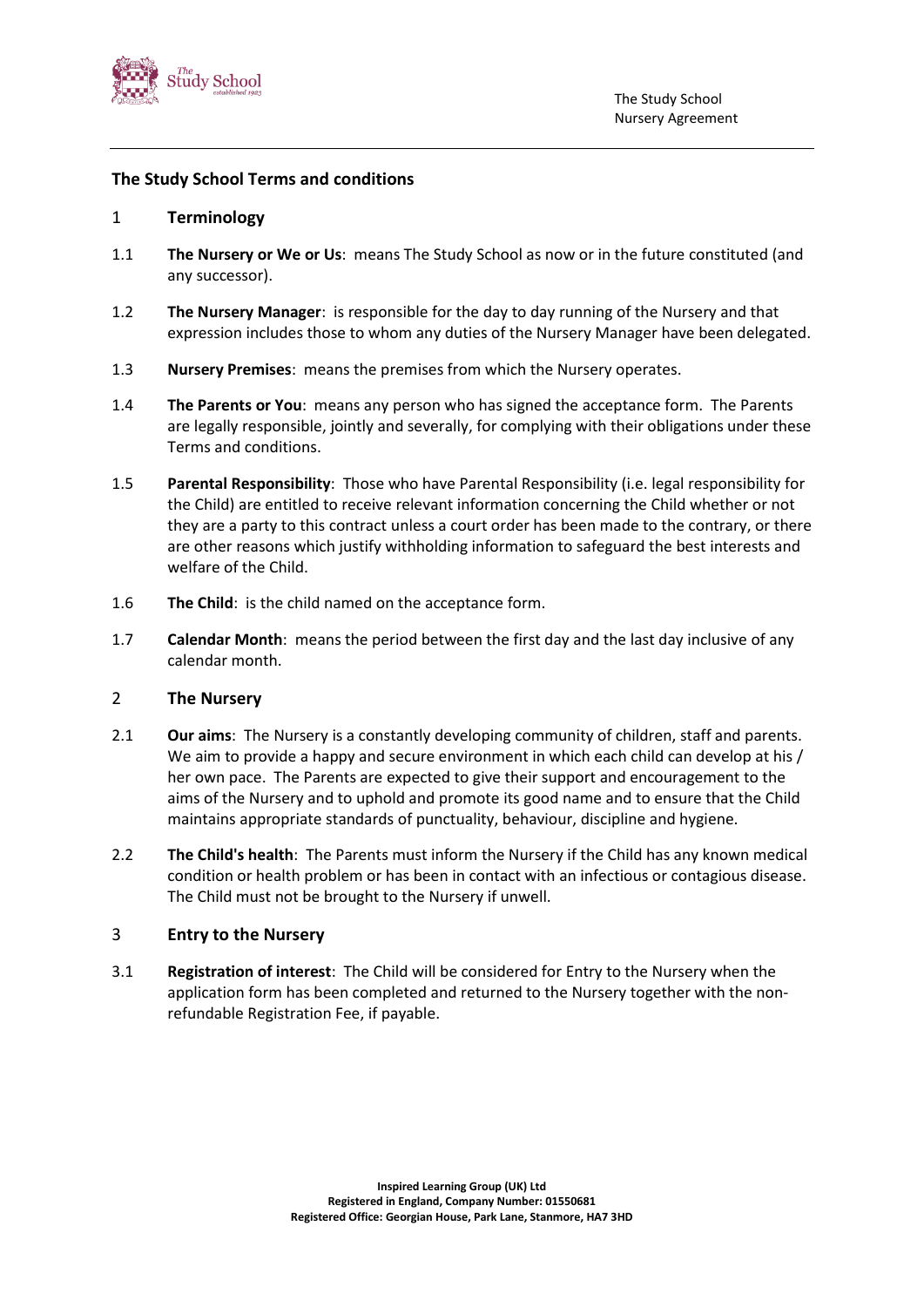

- 3.2 **Admission**: occurs when the Parents accept the offer of a place by the Nursery and they complete the acceptance form. Admission to the Nursery will be subject to the availability of a place. A deposit (**Acceptance Deposit**) as shown in the Sessions and Fees List will also be payable when the Parents return this form. The Acceptance Deposit will be retained in the general funds of the Nursery until the Child leaves and will be repaid without interest following the Child's departure less disbursements and subject to payment of all other sums due to the Nursery. Please also see clause 7.9, 7.10, 7.11, 7.12.
- <span id="page-2-0"></span>3.3 **Entry**: is the date when the Child attends the Nursery for the first time under these Terms and conditions.
- 3.4 **Variations:** these Terms and conditions and the Sessions and Fees list are subject to change from time to time to reflect changes in the law or custom and practice at the Nursery.
- 3.5 **Change**: The Nursery reserves the right to make changes to the curriculum or to the structure and composition of classes or to the length of the nursery day. Notice of any significant change and reasons for the change will be given as soon as practicable but on occasions it will be less than one Calendar Month.

#### 4 **Fees**

- 4.1 **Fees**: In these Terms and Conditions Fees may include alone or in combination any of the Registration Fee and the Acceptance Deposit, the monthly or termly charge set by the Nursery for all individual sessions the Child will attend, additional charges incurred for unnotified late collection or bank charges arising from default in Fees payment or late payment charges if incurred. The Parents will be consulted regarding any extra costs such as day trips or external activities. Fees are reviewed annually on the September each year. Please note, that when siblings start at the Nursery a 10% discount is applied to the eldest child. In addition, fees are discounted when a child reaches three years old. These reductions are applied to the Fees one Calendar month following the child's birthday.
- 4.2 **Payment of Monthly Fees**: The Parents jointly and severally agree to pay the Fees applicable to each Calendar Month directly to the Nursery. Fees for each Calendar Month are due and payable as cleared funds on the 1st of the Calendar month before the commencement of the Calendar Month to which they relate, by direct debit (form available at the office) and childcare vouchers. If an item on the fees invoice is under query, the balance of that fees invoice must be paid. The Nursery reserves the right to refuse a payment if it is not satisfied as to the identity of the payer or the source of the funds and may request evidence of these from the Parents.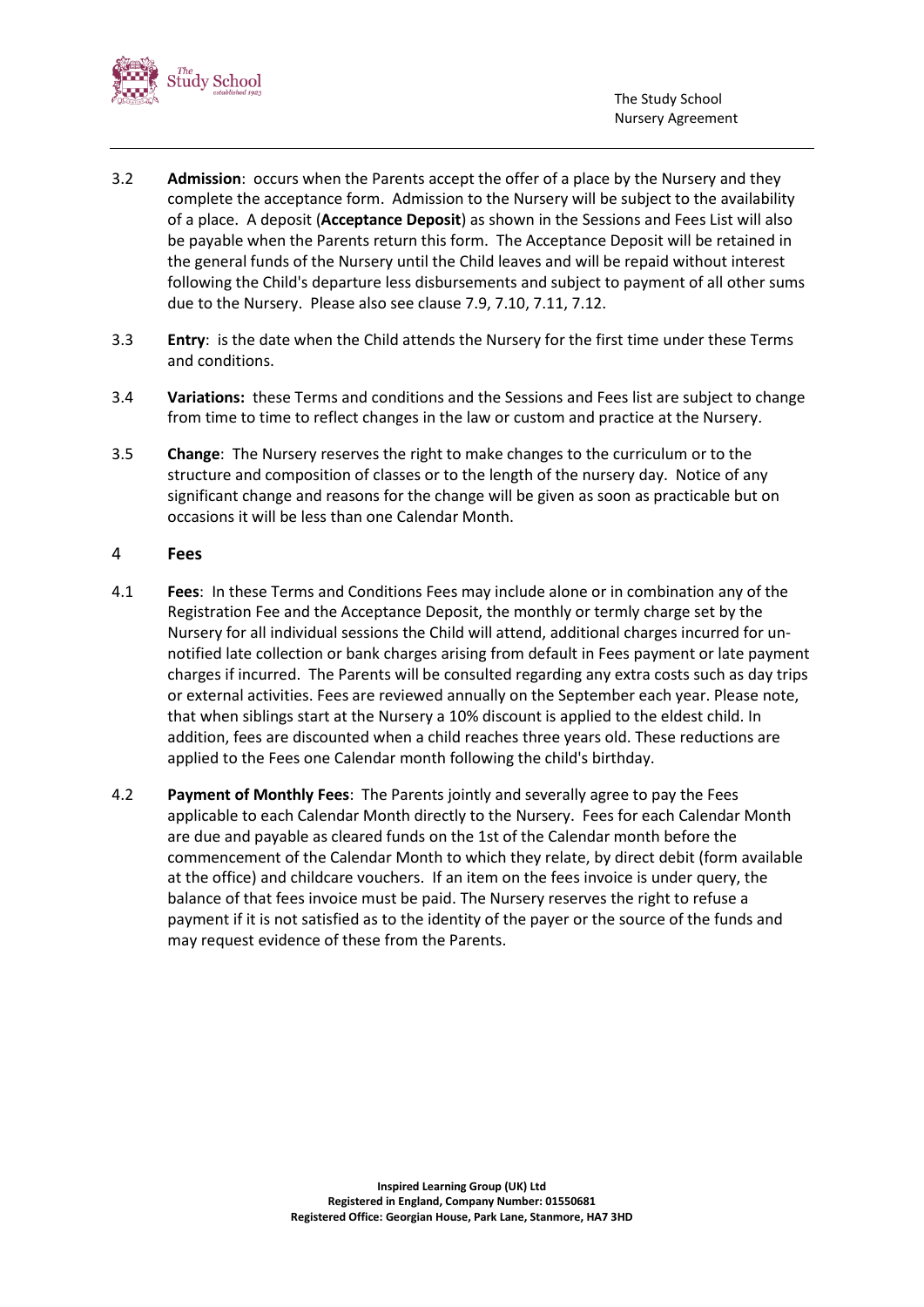



- 4.3 **Payment of Termly Fees**: The Parents jointly and severally agree to pay the Fees applicable to each Term directly to the Nursery. Fees for are due and payable as cleared funds on the 1st day of the Term, by BACS or and childcare vouchers. The Termly Fee can also be paid monthly by Third Party credit facility (please see website for details). If an item on the fees invoice is under query, the balance of that fees invoice must be paid. The Nursery reserves the right to refuse a payment if it is not satisfied as to the identity of the payer or the source of the funds and may request evidence of these from the Parents.
- 4.4 **Mid-month/mid-term start date:** sessions attended up to the 1st of the month will charged at a daily rate. Termly fees will be pro-rated based on the weeks attended in the term. Fees will be payable by BACS or credit card to ensure that payment is received before Entry
- 4.5 **Third party arrangements**: An agreement with a third party (such as an employer, University/College grant, grandparent or step-parent without Parental Responsibility) to pay the Fees or any other sum due to the Nursery does not release the Parents from liability if the third party defaults and does not affect the operation of any other of these Terms and conditions unless an express release has been given in writing, signed by the Nursery Manager. The Nursery reserves the right to refuse a payment from a third party.
- 4.6 **Indemnity**: If the Nursery is required to pay all or part of any sum received from a third party credit provider on behalf of the Parents, the Parents shall indemnify the Nursery against all losses, expenses (including legal expenses) and interest suffered or incurred by the Nursery.
- 4.7 **Full time fee calculation**: The monthly nursery fee calculation is based on cost of sessions x number of sessions x 50 weeks and then divided by 12 months. This ensures that a regular monthly fee is payable. Any queries with fees must be resolved before Entry as The Nursery will not entertain any disputes on Fees after this date. Clause 4.14 and 4.15 apply where non-payment is due to dispute of Fees.
- 4.8 **Term time fee calculation**: The term time nursery fee is based on three terms in an academic year, where the term dates correlate to the School calendar. These Fees are not calculated on the same basis as Full Time Fees. Any queries with fees must be resolved before Entry as The Nursery will not entertain any disputes on Fees after this date.
- 4.9 **Early Years Funded places**: The child becomes eligible for Early Years Funding from the term after their third birthday. Where part of the Fees is funded by a Nursery Education Grant, the Parents must pay for any sessions or services provided which are not covered by the Grant.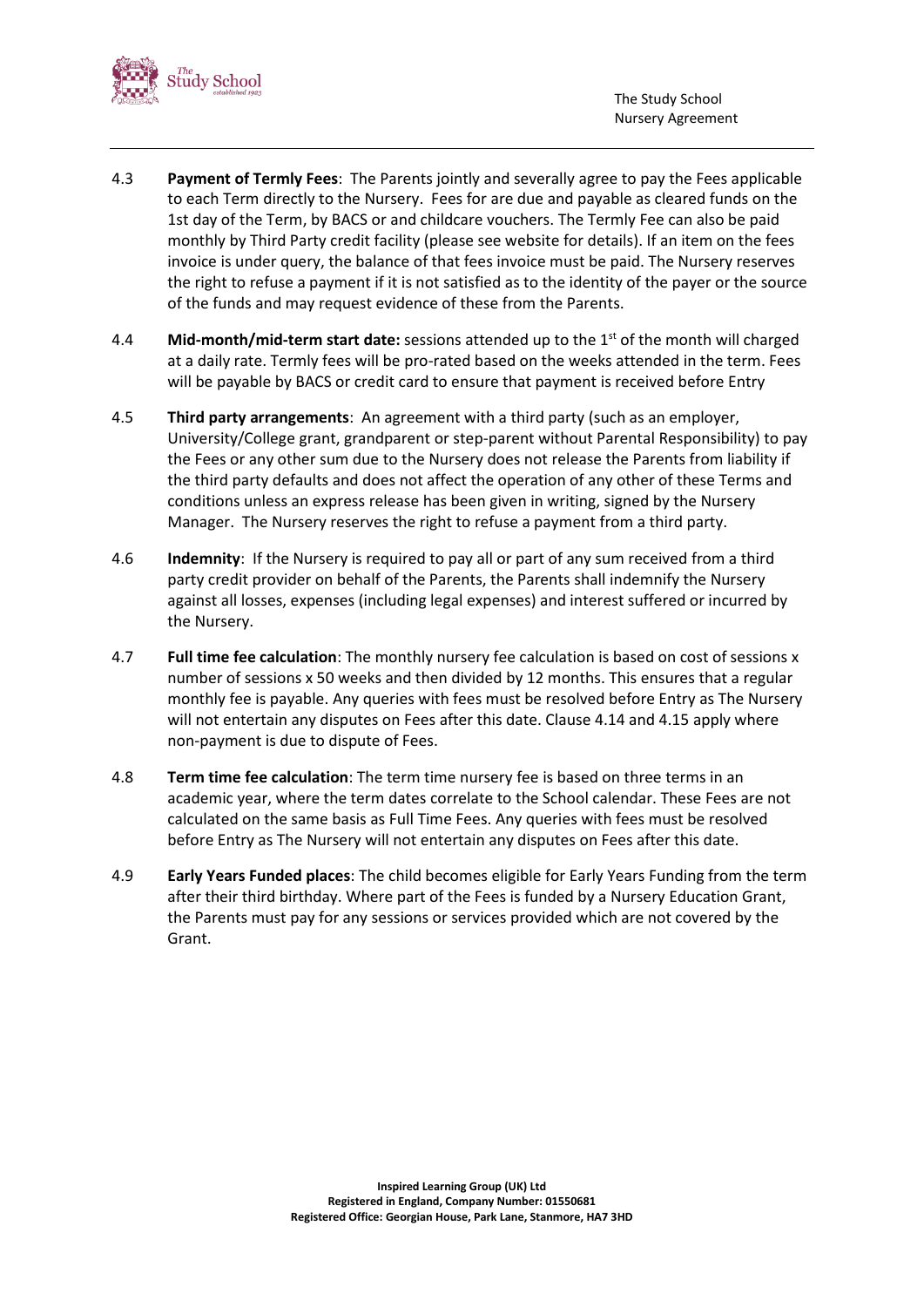

- 4.10 **Funded fee calculation**: The Local Authority provide funding for 38 weeks for 15/30 hours a week. In order to set a regular monthly fee, the 38-week funding is applied to a 50-week period. Any queries with fees must be resolved before Entry as The Nursery will not entertain any disputes on Fees after this date. Additional services that are not linked to Funded places are:
	- 1. Additional chargeable extracurricular activities
	- 2. Nursery outings
- 4.11 **Claiming the Funding**: Upon receipt of the Parental Claim Form, the Nursery Manager is required to complete the claim portal and submits this to the Local Authority. In the case of 30 hours funding the code will require verification. Where this process has not been completed the full fee will be charged and where applicable an adjustment will be made in the next invoice. Should the Child leave the Nursery mid-term, it is possible that the Local Authority will claim back from the Nursery part or all of the allocated funding. This may result in there being an outstanding balance on your account or in some cases the Local Authority will contact you directly to claim back any overpayments.
- 4.12 **Inset days**: The nursery is committed to raising the standards of nursery childcare and supporting its employees to do this by providing training and development opportunities they need to keep their skills and knowledge up to date. At least 3 months' notice of each inset day shall be given by The Nursery. No deductions shall be made to any fees or charges payable under this contract to take account of the fact the service shall not be provided on such inset days.
- 4.13 **Refund or waiver**: Fees will not be refunded reduced or waived if:
	- 4.13.1 the Child is absent through illness; or
	- 4.13.2 a Term is shortened, or a vacation extended; or
	- 4.13.3 the Nursery is temporarily closed due to adverse weather conditions; or
	- 4.13.4 for any reason other than exceptionally and at the sole discretion of the Financial Controller in a case of genuine hardship.
- 4.14 **Late payment**: If the direct debit is cancelled or is returned due to insufficient funds, the Parents shall be liable for an additional late payment fee of £50. The Parents shall also be liable to pay all costs, fees, disbursements and charges including legal fees and costs reasonably incurred by the Nursery in the recovery of any unpaid Fees regardless of the value of the Nursery's claim.
- 4.15 **Exclusion for non-payment**: The Child may be excluded from the Nursery on three days' notice when Fees are unpaid or evidence of the identity of the payer or the source of the funds is not provided following a reasonable request. The Child will be deemed withdrawn without notice 10 days after exclusion if payment is not received or evidence requested is not provided.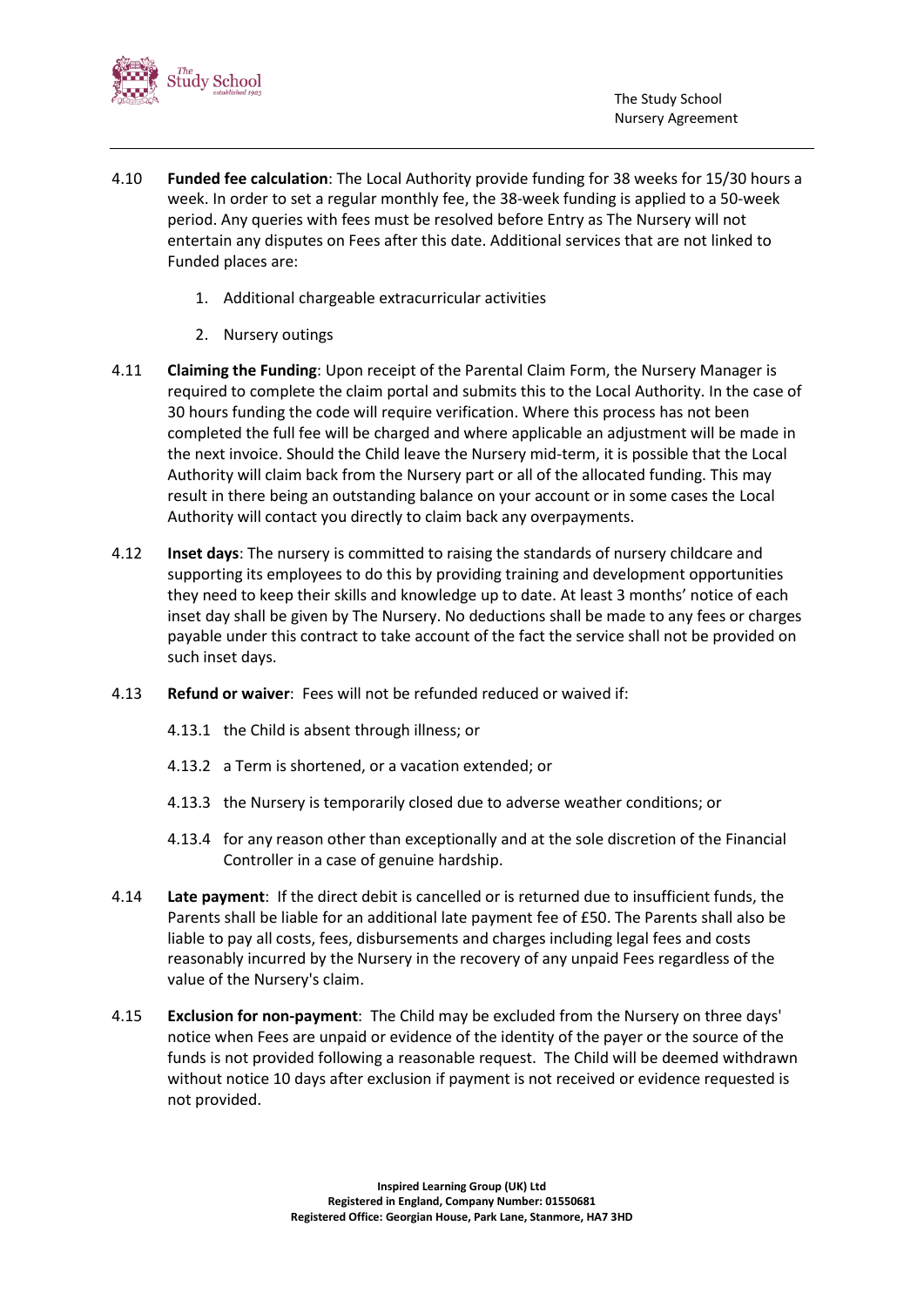

#### 5 **Pastoral care**

- 5.1 **Welfare of the Child**: We will do all that is reasonable to safeguard and promote the Child's welfare and to provide pastoral care to at least the standard required by law. We will respect the Child's human rights and freedoms which must, however, be balanced with the lawful needs and rules of our Nursery community and the rights and freedoms of others.
- 5.2 **Physical contact**: The Parents give their consent to such physical contact as may accord with good practice and be appropriate and proper for teaching and instruction and for providing comfort to a child in distress or to maintain safety and good order, or in connection with the Child's health and welfare.
- 5.3 **Concerns or complaints**: Any question, concern or complaint about the pastoral care or safety of the Child must be made to the Nursery Manager. A copy of the Nursery's complaints procedure can be provided on request.
- 5.4 **Disclosures**: The Parents must, as soon as possible, disclose to the Nursery in confidence any known medical condition, health problem or allergy affecting the Child, or any family circumstances or court order which might affect the Child's welfare or happiness, or any concerns about the Child's safety.
- 5.5 **Special precautions**: The Nursery Manager must be notified in writing immediately of any court orders or situations of risk in relation to the Child for which any special precautions may be needed.
- 5.6 **Belongings**: The Child should not bring money, valuables, sweets or toys with them to the Nursery, as the Nursery does not accept responsibility for loss or damage to such items. Items requested by Nursery Staff for the purpose of a class activity will be allowed, however this is done so entirely at their own risk. A comforter will be allowed. The Parents are asked to supply the Nursery with named sun cream in the spring and summer for use on their Child only and may be required to sign a consent form to permit the Nursery to use sun cream on their child.
- 5.7 **Collection**: The Child must either be collected by one of the Parents or an alternative collector who is listed in the application form. The Parents must supply information in accordance with the Nursery's security procedures for collection as required by the Nursery from time to time. Parents can authorise an alternative person to collect their child. In this case, a password will be agreed with the Parents which the person collecting the child must supply.
- 5.8 **Dietary requirements**: The Parents should advise the Nursery in writing of any dietary requirements or allergies. A doctor's note should be provided if the Child has a medically diagnosed food allergy. All reasonable care will be taken to ensure that the Child does not come into contact with certain foods.
- 5.9 **Transport**: The Parents' consent to the Child travelling by any form of public transport and / or in a motor vehicle driven by a responsible adult who is duly licensed and insured to drive a vehicle of that type.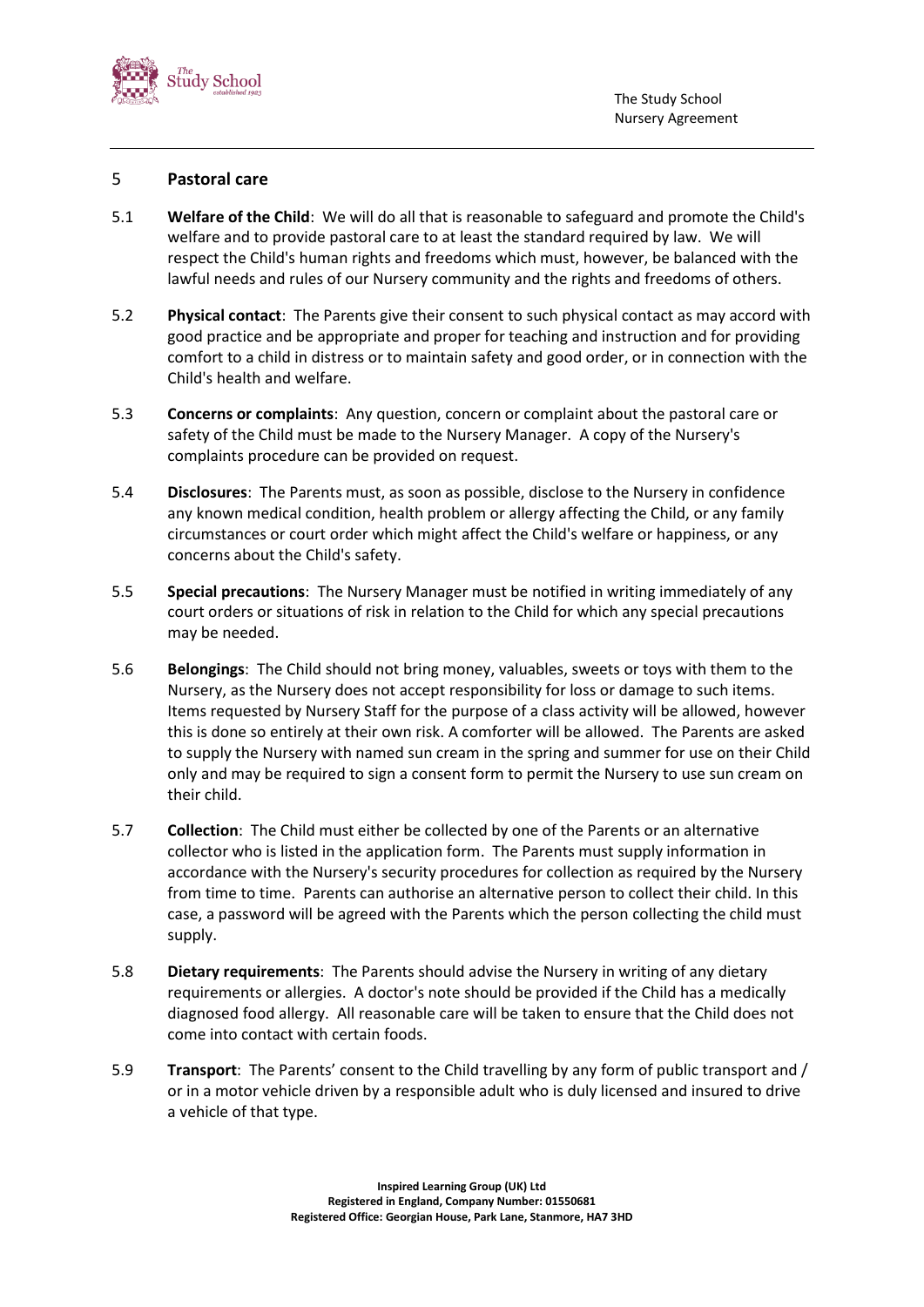

- 5.10 **Communications from parents**: Communications or instructions from one of the Parents or any person with Parental Responsibility shall be deemed by the Nursery to be received from both Parents. This requirement does not apply to the giving of Notice for the Cancellation of the place or the Withdrawal of the Child from the Nursery. Those persons who are required to consent to or to give Notice of Cancellation or Withdrawal are set out in Section [7.](#page-7-0)1.
- 5.11 **Photographs or images**: The Nursery may obtain and use photographs or images of the Child for:
	- 5.11.1 use in the Nursery's promotional material such as the prospectus, the website or social media;
	- 5.11.2 press and media purposes;
	- 5.11.3 educational purposes as part of the curriculum or extra-curricular activities.

We would not disclose the home address of the Child without the Parents' consent. The Nursery may seek specific consent from the Parents before using a photograph or video recording where the Nursery considers that the use is more privacy intrusive.

- 5.12 **Request for confidentiality**: The Parents may ask Us to keep information about the Child confidential. For example, you may ask Us to not use photographs of the Child in promotional material or ask Us to keep the fact that the Child is on the Nursery roll confidential. If the Parents would like information about the Child to be kept confidential, they must immediately contact the Nursery Manager in writing, requesting an acknowledgment of their letter.
- 5.13 **Nursery's liability**: Unless negligent or guilty of some other wrongdoing causing injury, loss or damage, the Nursery does not accept responsibility for accidental injury or other loss caused to the Child or Parents or for loss or damage to property.

#### 6 **Health and medical matters**

- 6.1 **Infectious and contagious diseases**: The Child will not be accepted into the Nursery with an infectious or contagious disease or illness and must not return to the Nursery until medically fit. The Nursery reserves the right to send the Child home if they become unwell whilst under the Nursery's care. The Parents must provide the Nursery with a daytime contact number.
- 6.2 **Medicine**: With the exception of 'Calpol', the Nursery cannot administer any medicine to the Child unless prescribed by a doctor. 'Calpol' will only be administered if the Child has a temperature and if the Nursery holds a consent form signed by the Parents to enable it to do so. The Nursery will maintain a medical register detailing any medicines administered to children. In the case of a prescription medicine, the Parents will be required to fill in a consent form on a daily basis for the administration of medicine and to confirm dosage.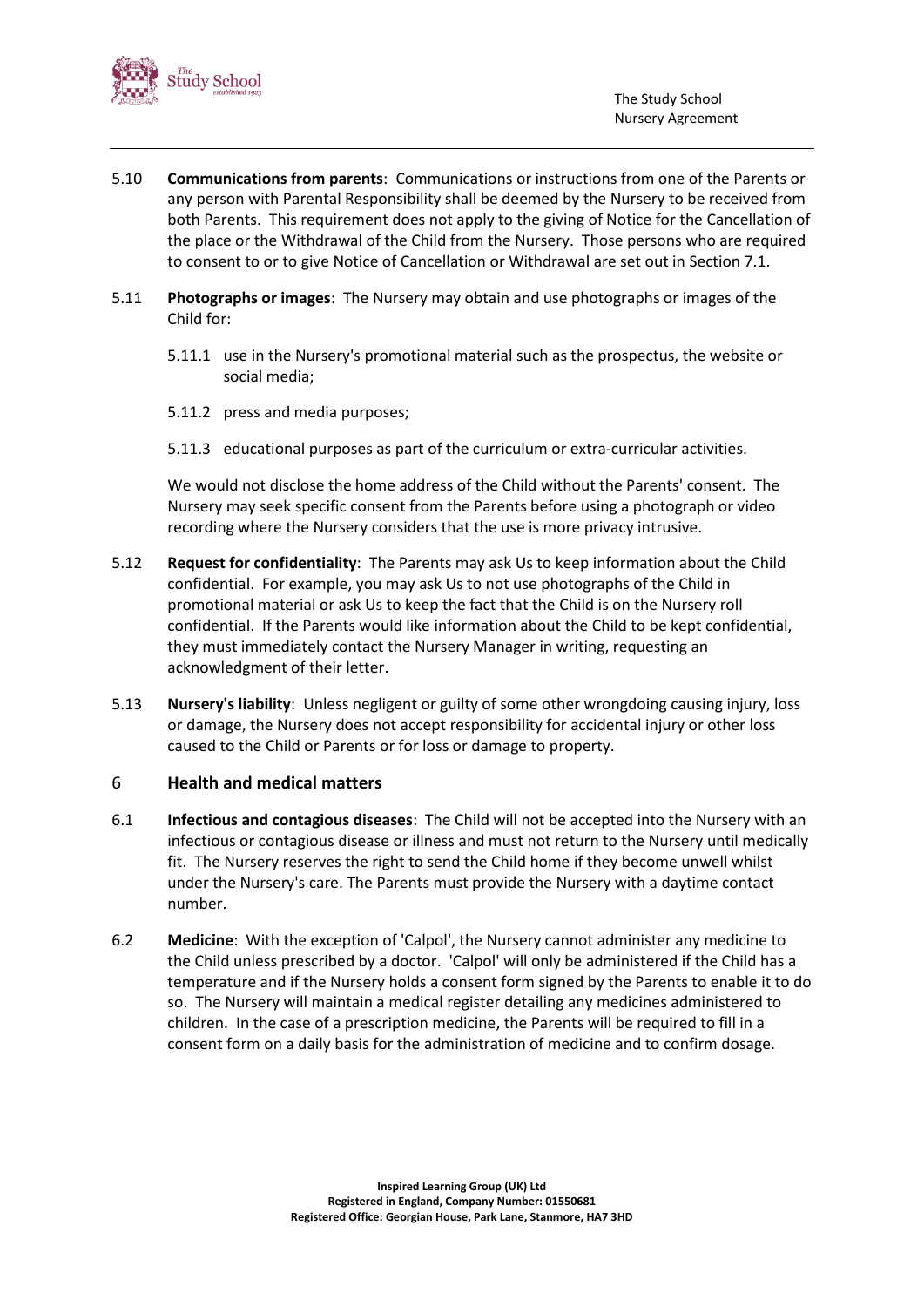

- 6.3 **Medical information**: Throughout the Child's time as a member of the Nursery, the Nursery Manager shall have the right to disclose confidential information about the Child if considered to be in the Child's own interests or necessary for the protection of other members of the Nursery community. Such information will be given and received on a confidential, "need to know" basis.
- 6.4 **First aid provision**: The Parents' consent to the Child receiving first aid treatment as and when necessary from an appropriately qualified person.
- 6.5 **Emergency medical treatment**: The Parents authorise the Nursery Manager to consent on their behalf to the Child receiving emergency medical treatment including blood transfusions, general anaesthetic and operations performed by the National Health Service or at a private hospital and where certified by an appropriately qualified person as necessary for the Child's welfare, and if the Parents cannot be contacted in time.

#### <span id="page-7-0"></span>7 **Provision about Notice**

- 7.1 **Full Time Notice**: means two Calendar Month's written notice given by:
	- 7.1.1 both Parents; or
	- 7.1.2 one of the Parents with the prior written consent of the other Parent; and
	- 7.1.3 in either case the prior written consent of any other person with parental responsibility where appropriate.

delivered to and received by the Nursery Manager or Head Teacher before the first day of the Calendar Month. No other notice will suffice. The Parents should contact the Nursery Manager if no acknowledgement of the Notice is received from the Nursery within seven days of the date of the Notice.

- <span id="page-7-1"></span>7.2 **Term Time Notice:** means Notice given before the first day of a Term and expiring at the end of that Term.
	- 7.2.1 both Parents; or
	- 7.2.2 one of the Parents with the prior written consent of the other Parent; and
	- 7.2.3 in either case the prior written consent of any other person with parental responsibility where appropriate.

delivered to and received by the Nursery Manager before the first day of the Term. No other notice will suffice. The Parents should contact the Nursery Manager if no acknowledgement of the Notice is received from the Nursery within seven days of the date of the Notice.

- 7.3 **Written Notice**: must be given if:
	- 7.3.1 The parents wish to cancel the place after acceptance; or
	- 7.3.2 The parents wish to withdraw the Pupil who has entered the Nursery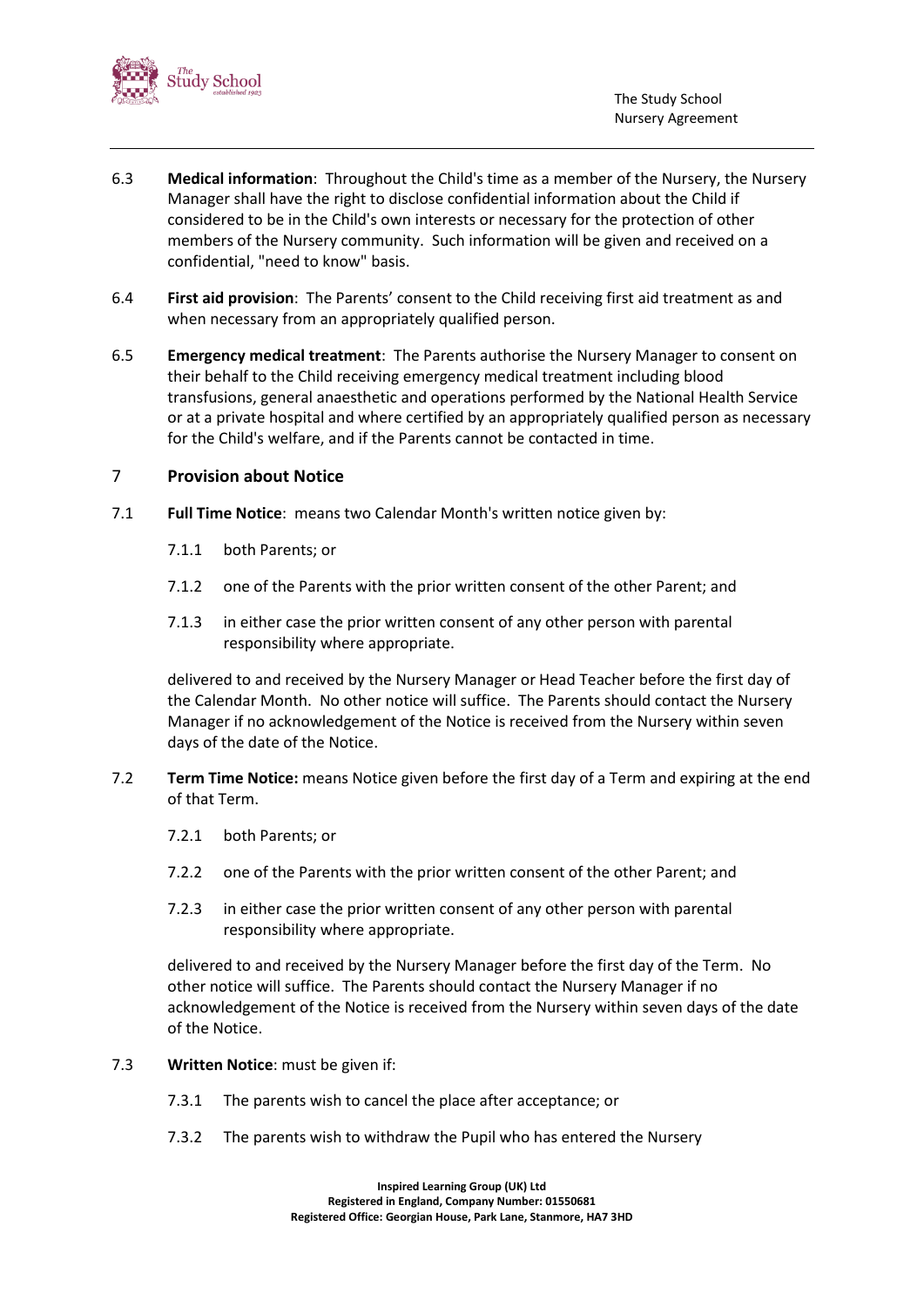

- 7.4 **Provisional Notice:** is valid only for the Term/Two-month period in which it is given. Provisional notice must be given in writing and received by the Nursery Manager or Head Teacher personally.
- 7.5 **Fees in lieu of Notice:** in circumstances where the Parents have not given Written Notice, Fees in lieu of Notice means Fees in full at the rate applicable for the next Period following Withdrawal. Fees in lieu of Notice represents a genuine pre-estimate of the Nursery's loss. This rule is necessary to promote stability and the Nursery's ability to plan its staffing and other resources.
- 7.6 **Cancellation:** means the cancellation of a place at the Nursery which has been accepted by the Parents and which occurs before the Pupil enters the Nursery or where the Child does not enter the Nursery. Please see clause [3.3](#page-2-0) for details of when Entry to the Nursery occurs.
- 7.7 **Cancellation rights:** The Parents may cancel this agreement at any time within 14 days of the date of the acceptance form. In such circumstances the Acceptance Deposit will be refunded together with any Fees paid pro-rated if the Nursery has provided any educational services under this agreement.
- 7.8 **Cancelling a place offered in the Calendar Month/Term before Entry**: If the offer of a place is made in the Calendar Month/Term of Entry the Parents may cancel their acceptance in writing in accordance to clause [7.27](#page-7-1) within the 14-day cancellation period. The Acceptance Deposit will then be refunded by the Nursery. If the Parents give Notice of Cancellation after this date or give no Notice of Cancellation they will incur a liability to pay one Calendar Month's/Term's Fees at the rate payable for the Calendar Month/Term of Entry, less the Acceptance Deposit, payable as a debt.
- 7.9 **Cancelling a place offered prior to the Calendar Month/Term before Entry**: If the offer of a place is made prior to the Calendar Month/Term of Entry the Parents may cancel their acceptance in writing at any time up the  $1<sup>st</sup>$  of the Calendar Month/Term before Entry. The Acceptance Deposit will then be refunded by the Nursery. If the Parents give Notice of Cancellation after this date or give no Notice of Cancellation, they will incur a liability to pay one Calendar Month's/Term's Fees at the rate payable for the Calendar Month/Term of Entry, less the Acceptance Deposit, payable as a debt.
- 7.10 **Withdrawal**: means the Withdrawal of the Child from the Nursery by the Parents with or without the Notice required under these Terms and conditions at any time after the Child has entered the Nursery. Notice must be given before the Child is withdrawn (including places funded by a Nursery Education Grant) or one Calendar Month's Fees In lieu of Notice will be due and payable as a debt at the rate applicable on the date of invoice. Provisional notice is not accepted. Cases of genuine hardship will be given special consideration on written request.
- 7.11 **Removal**: The Parents may be required to remove the Child, temporarily or permanently from the Nursery, if, after consultation with the Parents, the Nursery Manager is of the opinion that by reason of the Child's conduct, the continued presence of the Child is incompatible with the interests of the Nursery, or if a Parent has treated the Nursery or members of its staff or any member of the Nursery community unreasonably. The Nursery is not obliged to provide notice under these circumstances. There will be no refund of Fees,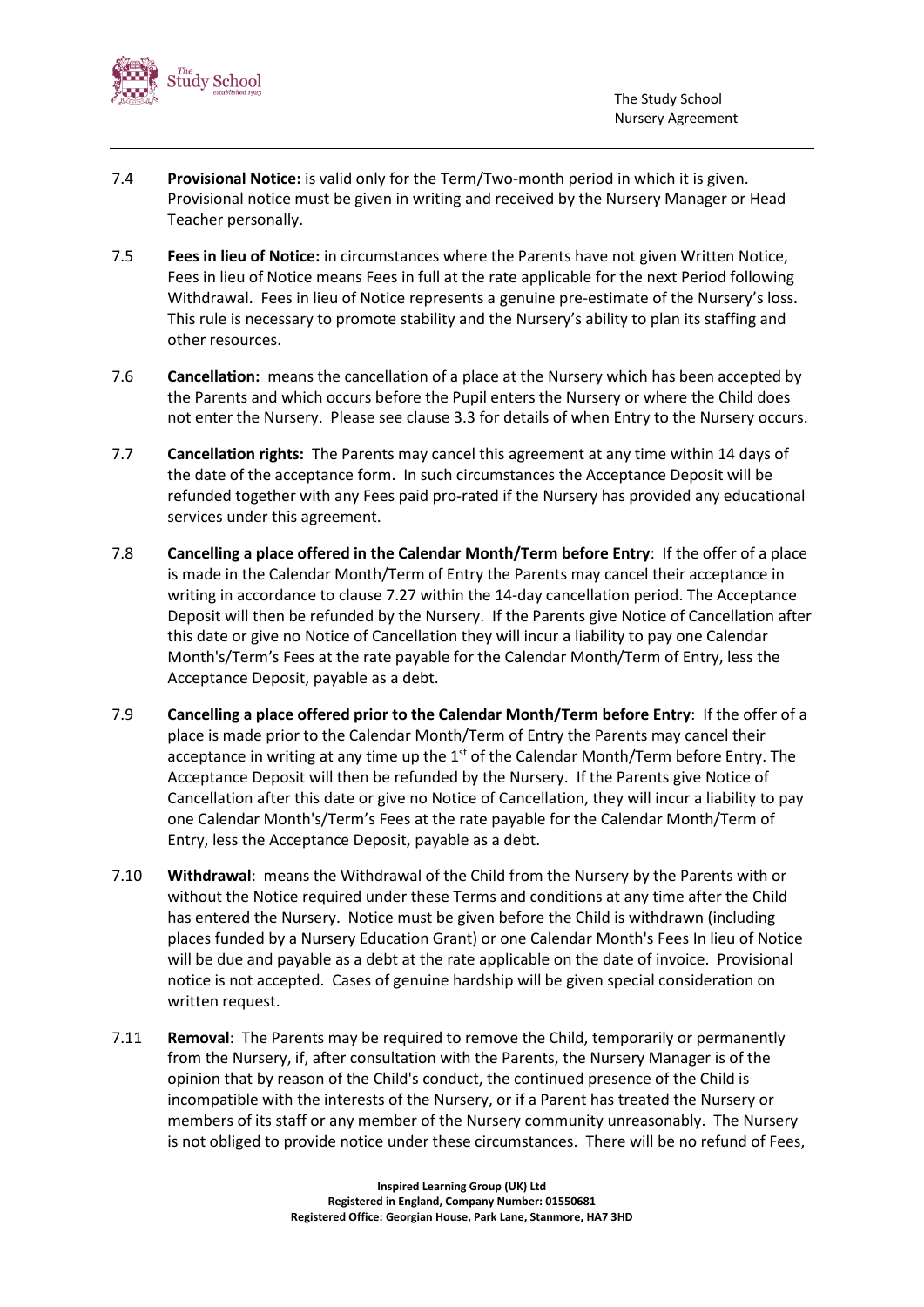

but the Acceptance Deposit will be returned, and Fees in lieu of Notice would not be charged.

7.12 **Amendment to sessions**: any changes to sessions requires two Calendar Months' Notice. If the change in sessions is effective mid-month, then additional sessions attended up to the 1<sup>st</sup> day of the Calendar Month will be charged at a Daily Rate. This is payable by BACS or credit card. Reduction in sessions will be adjusted on the invoice for the next Calendar Month.

#### 8 **General conditions**

- 8.1 **Data protection**: The Parents are asked to read the Nursery's privacy notice [enclosed with the letter of offer] before signing the acceptance form.
- 8.2 **Insurances**: The Nursery undertakes to maintain those insurances which are prescribed by law. All other insurances are the responsibility of the Parents.
- 8.3 **Management**: It is our intention that these Terms and conditions will always be operated so as to achieve a balance of fairness between the rights and needs of parents and children, and those of the Nursery community as a whole. We aim also to promote good order and discipline throughout our Nursery community and to ensure compliance with the law.
- 8.4 **Legal contract**: The offer of a place and its acceptance by the Parents give rise to a legally binding contract on the terms of these Terms and conditions, together with the letter of offer, the acceptance form and the Sessions and Fees List.
- 8.5 **Consumer rights**: Care has been taken to use plain language and to give clear explanations in these Terms and conditions. If any words alone or in combination infringe consumer rights laws or any other provision of law, they shall be treated as severable and shall be replaced with words which give as near the original meaning as may be fair. Nothing in these Terms and conditions affects the Parents' statutory rights.
- 8.6 **Information for parents:** We provide parents of prospective pupils with information about the Nursery and the educational services we provide in good faith. This information may be contained in the Nursery's website or in statements made by staff or pupils during a visit or an open day. If the Parents wish to take account of the information provided to them when deciding whether to enter into this agreement, they should seek specific confirmation from the Nursery Manager that the information is accurate before returning a completed acceptance form to the Nursery.
- 8.7 **Non-Solicitation of Staff:** The Parents agree not to canvass, solicit or encourage directly or indirectly any member of the nursery staff to leave his / her employment. This includes employment on a part time basis for evenings or weekends. If the Parents employ a member of the Nursery staff within 3 months of him / her leaving the Nursery, the Parents shall be liable to pay up to 15% of the former employee's annual salary based on the annual salary at the time of leaving.
- 8.8 **Third party rights**: Only the Nursery and the Parents are parties to this contract. Neither the Child nor any third party is a party to this contract and shall not have any rights to enforce any term of it.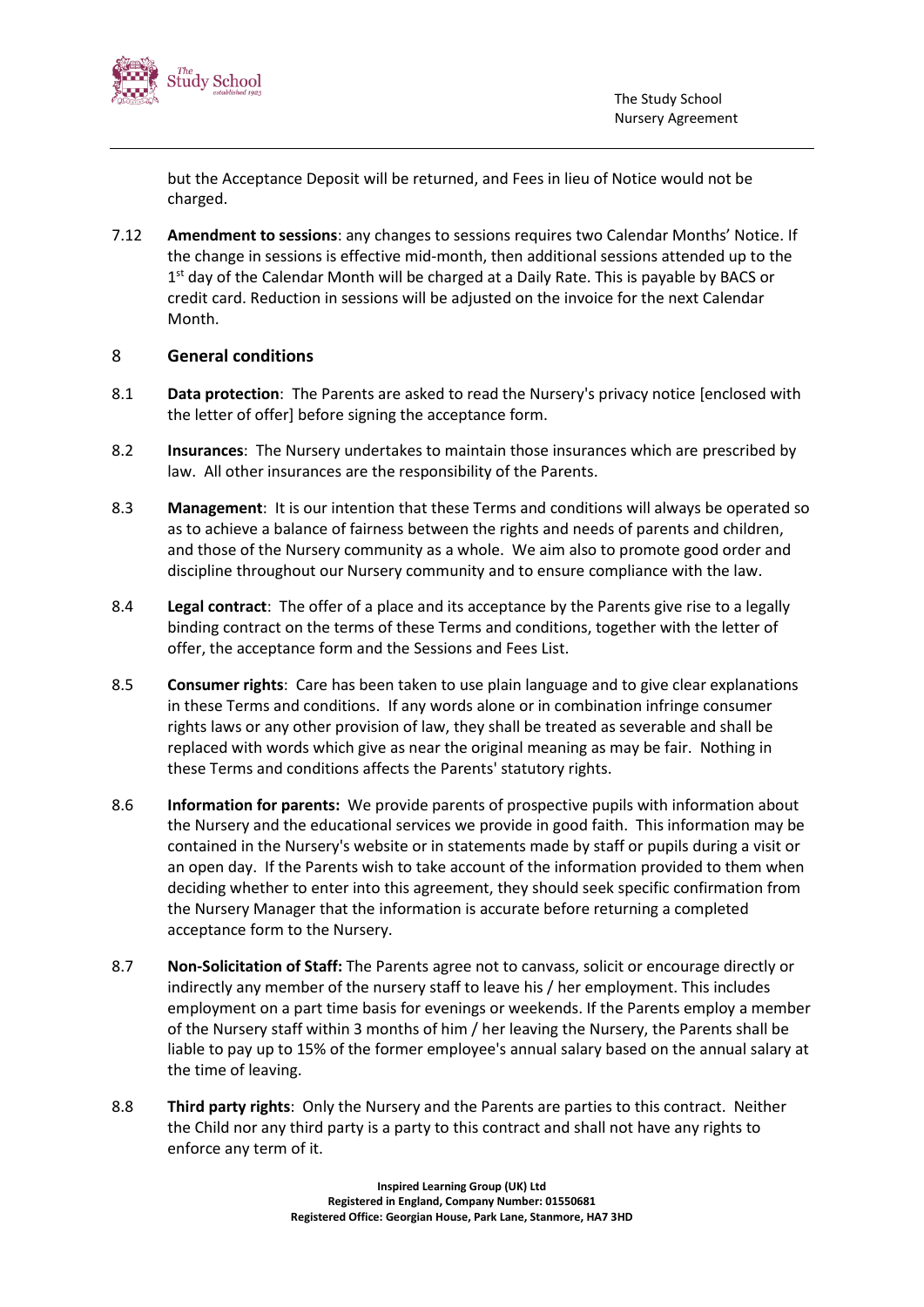

8.9 **Interpretation**: These Terms and conditions supersede any previously in force and will be construed as a whole. Headings, unless required to make sense of the immediate context, are for ease of reading only and are not otherwise part of these Terms and conditions.

**Jurisdiction**: This contract was made at the Nursery and it, together with each matter relating to the provision of nursery services by the Nursery, is governed exclusively by the law of England and Wales and the parties submit to the exclusive jurisdiction of the Courts of England and Wales.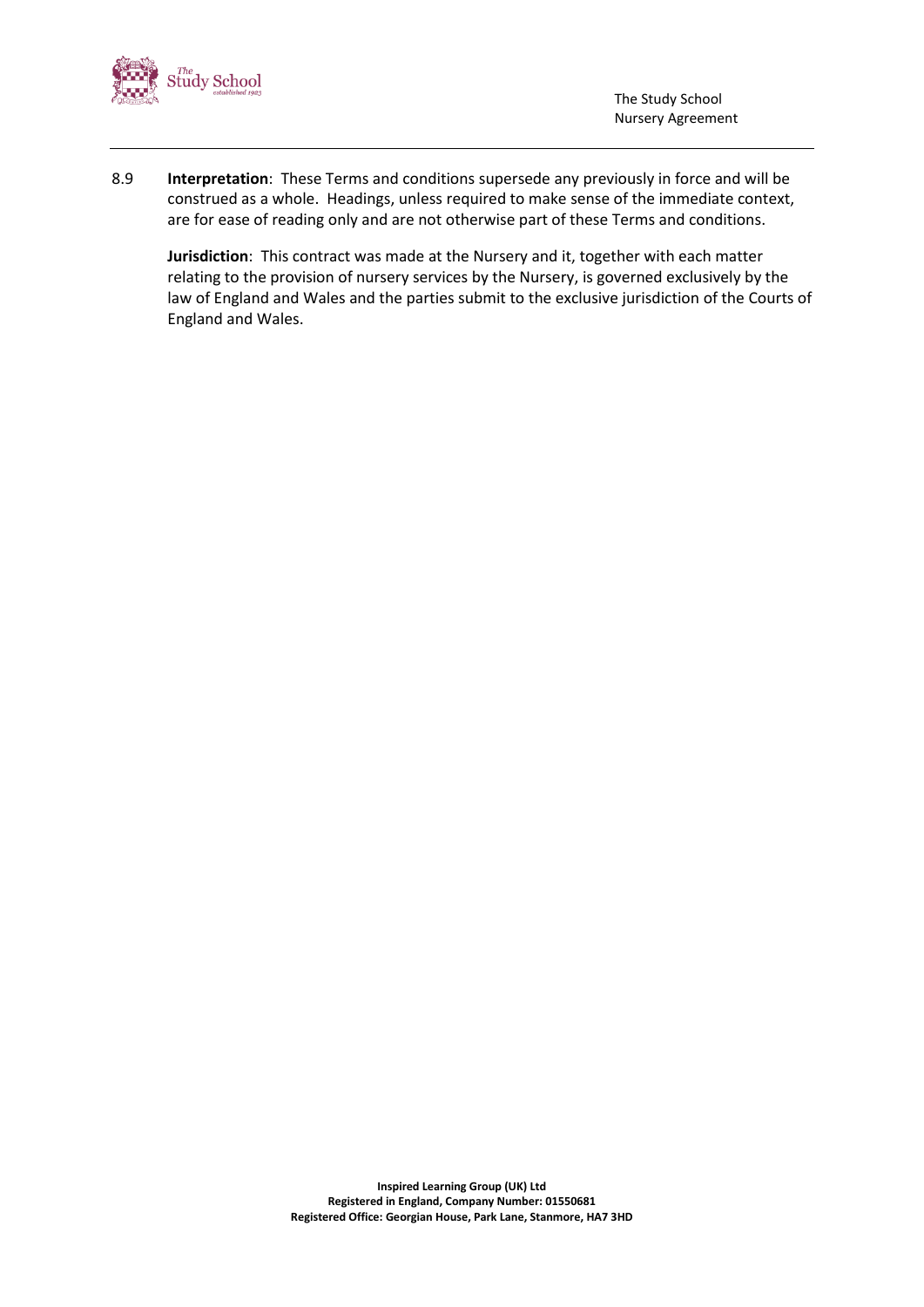

## **Schedule 1 Summary of clauses containing financial consequences**

| Event                                                         | Clause |
|---------------------------------------------------------------|--------|
| <b>Registration Fee</b>                                       | 3.1    |
| Offer of a place and deposit                                  | 3.2    |
| Refund or waiver                                              | 4.13   |
| Late payment                                                  | 4.14   |
| Exclusion for non-payment                                     | 4.15   |
| Fees in lieu of Notice                                        | 7.5    |
| <b>Cancellation rights</b>                                    | 7.7    |
| Cancelling a place offered in the Month before<br>Entry       | 7.9    |
| Cancelling a place offered prior to the Month<br>before Entry | 7.10   |
| Fees following Removal                                        | 7.11   |
| Amendment to sessions                                         | 7.12   |